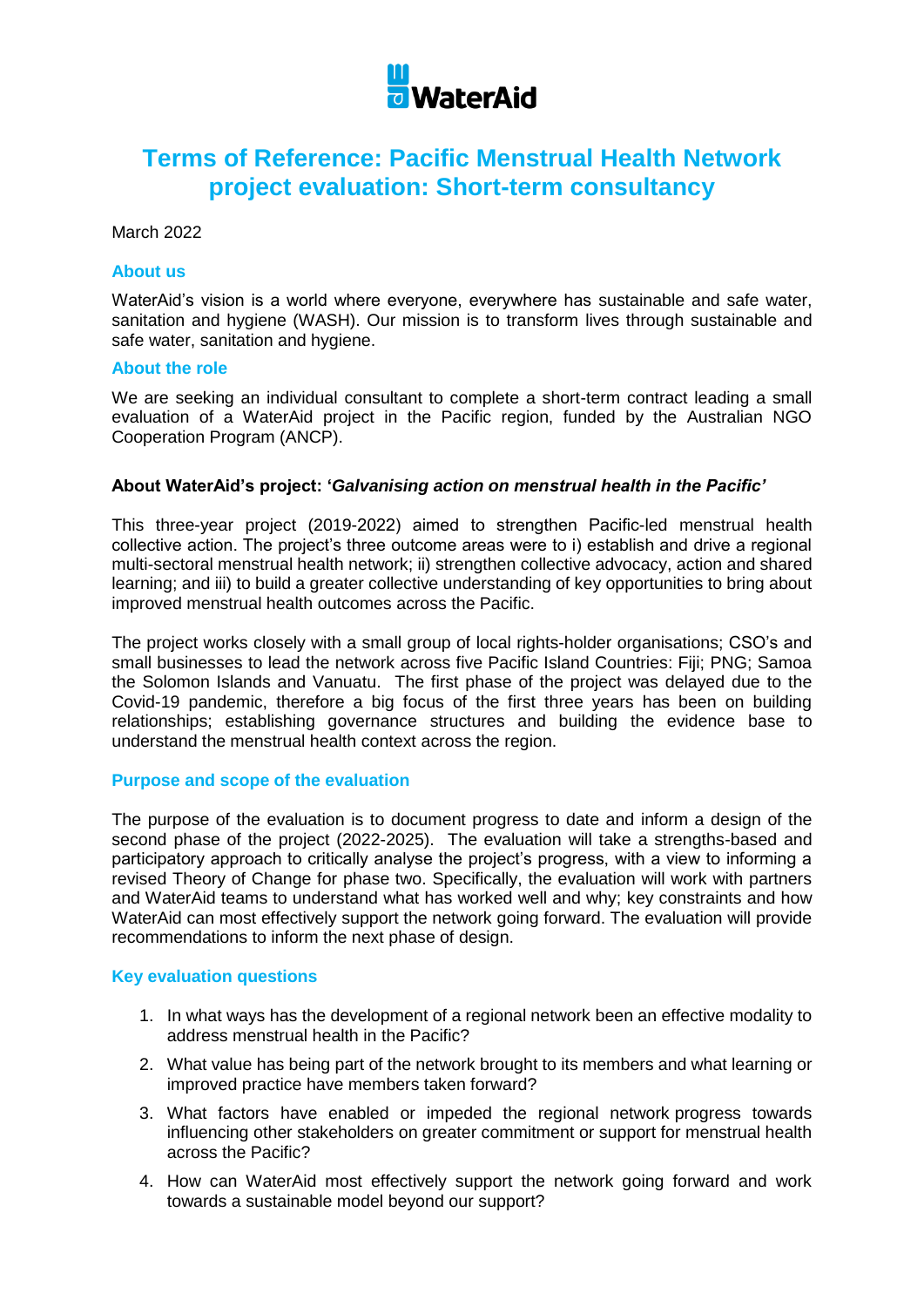

# **Methodology**

The review will be primarily qualitative and completed remotely. It will draw on existing program documentation with remote consultations (interviews or focus groups) with members of the regional coalition; WaterAid and other in-country stakeholders. The consultant will be required to prepare a detailed evaluation plan outlining how data will be collected and analysed for each Key Evaluation Question.

# **Roles and responsibilities**

WaterAid Australia's Head of Learning and Evidence and Technical Lead – Equality and Inclusion will jointly coordinate the review, with support from two Pacific Coordinators. WaterAid will provide program documentation and reports; provide a list of key contacts for interviews / consultations and provide general support throughout the process. WaterAid will also review key deliverables, provide feedback and sign-off on the final report. The consultant will be expected to develop their own schedule of consultations.

# **Deliverables and Timeframe**

We expect to appoint a consultant in March 2022 and conclude the process by 16 June 2022.

Deliverables/outputs:

- 1. Evaluation plan
- 2. Draft report
- 3. Validation workshop
- 4. Final report with recommendations to inform next design phase

A proposed timeframe and activities:

| <b>Timeframe</b> | Activities and deliverables                                      |
|------------------|------------------------------------------------------------------|
| 30 March         | Consultant contract finalised                                    |
| 6 April          | Review plan submitted                                            |
| 7-29 April       | Document review; data collection; analysis                       |
| 13 May           | Draft report submission                                          |
| 24 May           | Workshop to validate initial findings and inform recommendations |
| 27 May           | Report feedback                                                  |
| 16 June          | Final report submission                                          |

# **Consultant Qualifications**

We seek an individual consultant for this assignment who would bring the following knowledge and experience:

- Experience working in the Pacific and/or with Pacific stakeholders
- Gender equality and social inclusion particularly using advocacy or coalitions to effect change
- Evaluation particularly methods for qualitative data collection, analysis and interpretation
- Theory of change– particularly supporting organisations to apply the concepts in development programming

# **Budget**

The budget for this review is AUD20,000-25,000 (inclusive of GST and reimbursable expenses).

# **To apply**